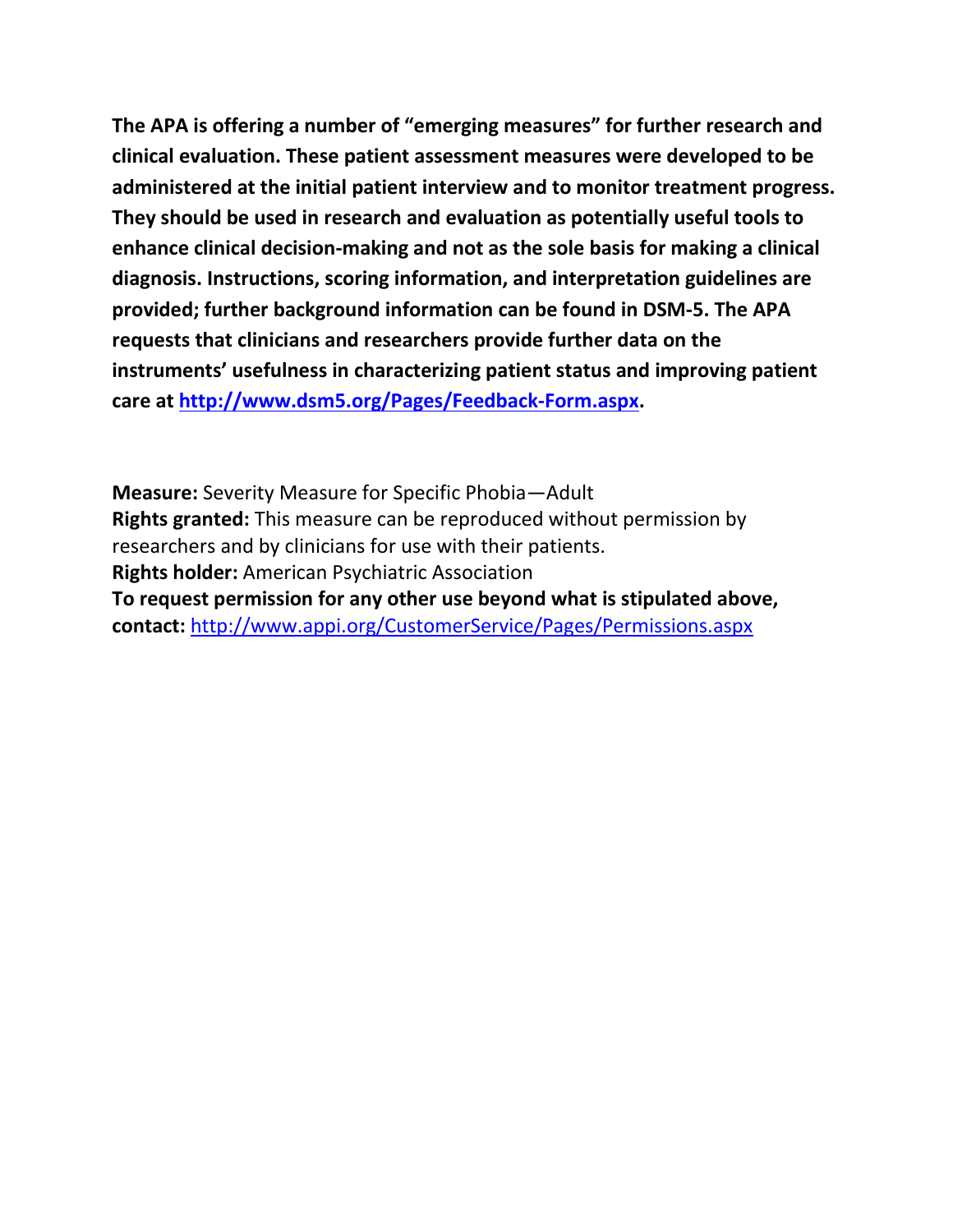## **Severity Measure for Specific Phobia—Adult**

**Name:**\_\_\_\_\_\_\_\_\_\_\_\_\_\_\_\_\_\_\_\_\_\_\_\_\_\_\_\_\_\_\_\_\_\_\_\_ **Age:** \_\_\_\_\_\_ **Sex: Male Female Date:\_\_\_\_\_\_\_\_\_\_\_\_\_\_\_\_\_**

| The following questions ask about thoughts, feelings, and behaviors that you may have had in a variety of situations.<br>Please check $(\checkmark)$ the item below that makes you most anxious. Choose only one item and make your ratings based on the |                                                                                                                     |                            |              |                        |             |             |                    |                  |
|----------------------------------------------------------------------------------------------------------------------------------------------------------------------------------------------------------------------------------------------------------|---------------------------------------------------------------------------------------------------------------------|----------------------------|--------------|------------------------|-------------|-------------|--------------------|------------------|
| situations included in that item.                                                                                                                                                                                                                        |                                                                                                                     |                            |              |                        |             |             |                    |                  |
| $\Box$ Animals or<br>$\Box$ Driving, flying, tunnels,                                                                                                                                                                                                    |                                                                                                                     | $\Box$ Heights, storms, or |              | $\Box$ Blood, needles, |             |             | $\Box$ Choking or  |                  |
| bridges, or enclosed spaces<br>insects                                                                                                                                                                                                                   |                                                                                                                     | or injections<br>water     |              |                        |             |             | vomiting           |                  |
| Please respond to each item by marking ( $\checkmark$ or x)                                                                                                                                                                                              |                                                                                                                     |                            |              |                        |             |             |                    | <b>Clinician</b> |
| one box per row.                                                                                                                                                                                                                                         |                                                                                                                     |                            |              | <b>Half of</b>         | Most of     | All of      | Use<br><b>Item</b> |                  |
| During the PAST 7 DAYS, I have                                                                                                                                                                                                                           |                                                                                                                     |                            | <b>Never</b> | <b>Occasionally</b>    | the time    | the time    | the time           | score            |
| 1.                                                                                                                                                                                                                                                       | felt moments of sudden terror, fear, or<br>fright in these situations                                               |                            | $\Box$ 0     | $\Box$ 1               | $\square$ 2 | $\Box$ 3    | $\Box$ 4           |                  |
| 2.                                                                                                                                                                                                                                                       | felt anxious, worried, or nervous about<br>these situations                                                         |                            | $\Box$ 0     | $\Box$ 1               | $\Box$ 2    | $\Box$ 3    | $\Box$ 4           |                  |
| 3.                                                                                                                                                                                                                                                       | had thoughts of being injured, overcome<br>with fear, or other bad things happening in<br>these situations          |                            | $\Box$ 0     | $\Box$ 1               | $\Box$ 2    | $\square$ 3 | $\Box$ 4           |                  |
| 4.                                                                                                                                                                                                                                                       | felt a racing heart, sweaty, trouble<br>breathing, faint, or shaky in these<br>situations                           |                            | $\Box$ 0     | $\Box$ 1               | $\Box$ 2    | $\Box$ 3    | $\Box$ 4           |                  |
| 5.                                                                                                                                                                                                                                                       | felt tense muscles, felt on edge or restless,<br>or had trouble relaxing in these situations                        |                            | $\Box$ 0     | $\Box$ 1               | $\Box$ 2    | $\Box$ 3    | $\Box$ 4           |                  |
| 6.                                                                                                                                                                                                                                                       | avoided, or did not approach or enter,<br>these situations                                                          |                            | $\Box$ 0     | $\Box$ 1               | $\Box$ 2    | $\Box$ 3    | $\Box$ 4           |                  |
| 7.                                                                                                                                                                                                                                                       | moved away from these situations or left<br>them early                                                              |                            | $\Box$ 0     | $\Box$ 1               | $\Box$ 2    | $\Box$ 3    | $\Box$ 4           |                  |
| 8.                                                                                                                                                                                                                                                       | spent a lot of time preparing for, or<br>procrastinating about (i.e., putting off),<br>these situations             |                            | $\Box$ 0     | $\Box$ 1               | $\Box$ 2    | $\Box$ 3    | $\Box$ 4           |                  |
| 9.                                                                                                                                                                                                                                                       | distracted myself to avoid thinking about<br>these situations                                                       |                            | $\Box$ 0     | $\Box$ 1               | $\square$ 2 | $\Box$ 3    | $\Box$ 4           |                  |
| 10.                                                                                                                                                                                                                                                      | needed help to cope with these situations<br>(e.g., alcohol or medications, superstitious<br>objects, other people) |                            | $\Box$ 0     | $\Box$ 1               | $\square$ 2 | $\Box$ 3    | $\Box$ 4           |                  |
| <b>Total/Partial Raw Score:</b>                                                                                                                                                                                                                          |                                                                                                                     |                            |              |                        |             |             |                    |                  |
| Prorated Total Raw Score: (if 1-2 items left unanswered)                                                                                                                                                                                                 |                                                                                                                     |                            |              |                        |             |             |                    |                  |
| <b>Average Total Score:</b><br>Cuertia M. Wittsberg H. Bende C. Ctrip M. Andreuse C. Lebeur D. Commisht @ 2012 American Bendictric Acceptation All district                                                                                              |                                                                                                                     |                            |              |                        |             |             |                    |                  |

Craske M, Wittchen U, Bogels S, Stein M, Andrews G, Lebeu R. Copyright © 2013 American Psychiatric Association. All rights reserved. This material can be reproduced without permission by researchers and by clinicians for use with their patients.